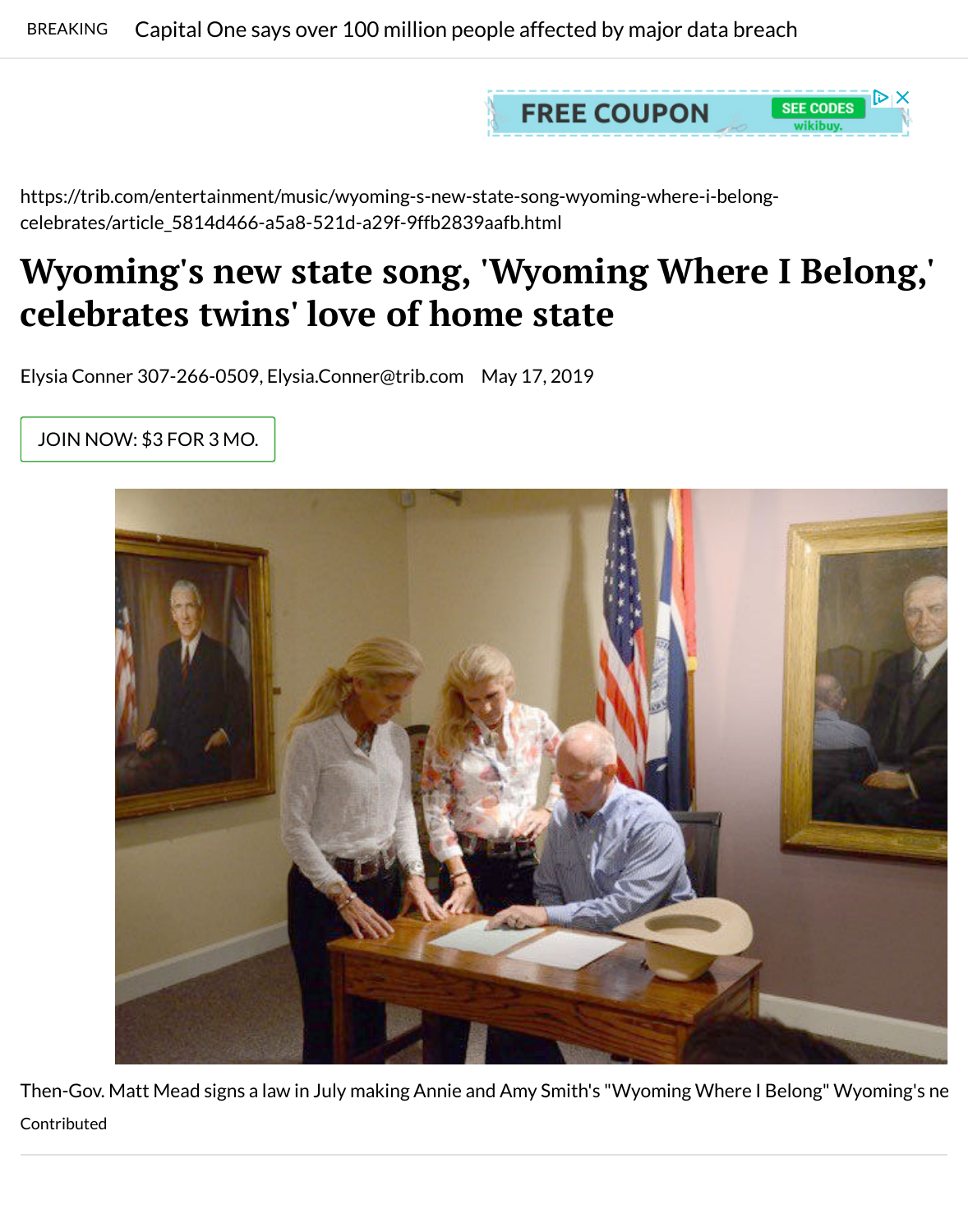The music flows to lyrics that span Wyoming's landscapes in a song that speaks of wind across the Western plains, mountains and rivers, with names that have captured hearts and imaginations around the world.

"The Black Hills rise, over Thunder Basin, the Sweetwater runs across the Great Divide/The Wind Rivers sweep into the North Platte Valley," goes the song.

"Wyoming Where I Belong," by fifth-generation Wyoming native twins Amy and Annie Smith, was voted by the Wyoming State Legislature to become a second state song last July.

The sisters, known as the duo Annie & Amy, wrote the song about 19 years ago and have performed it around the world.

"The pride we feel for Wyoming," Annie wrote in an email, "we hope instills in other people pride for their homeland."

\*\*\*

The sisters debuted "Wyoming Where I Belong" in Central Park during a large event with stars like Don Henley and Treat Williams, they recalled, and made "Good Morning America" the next day.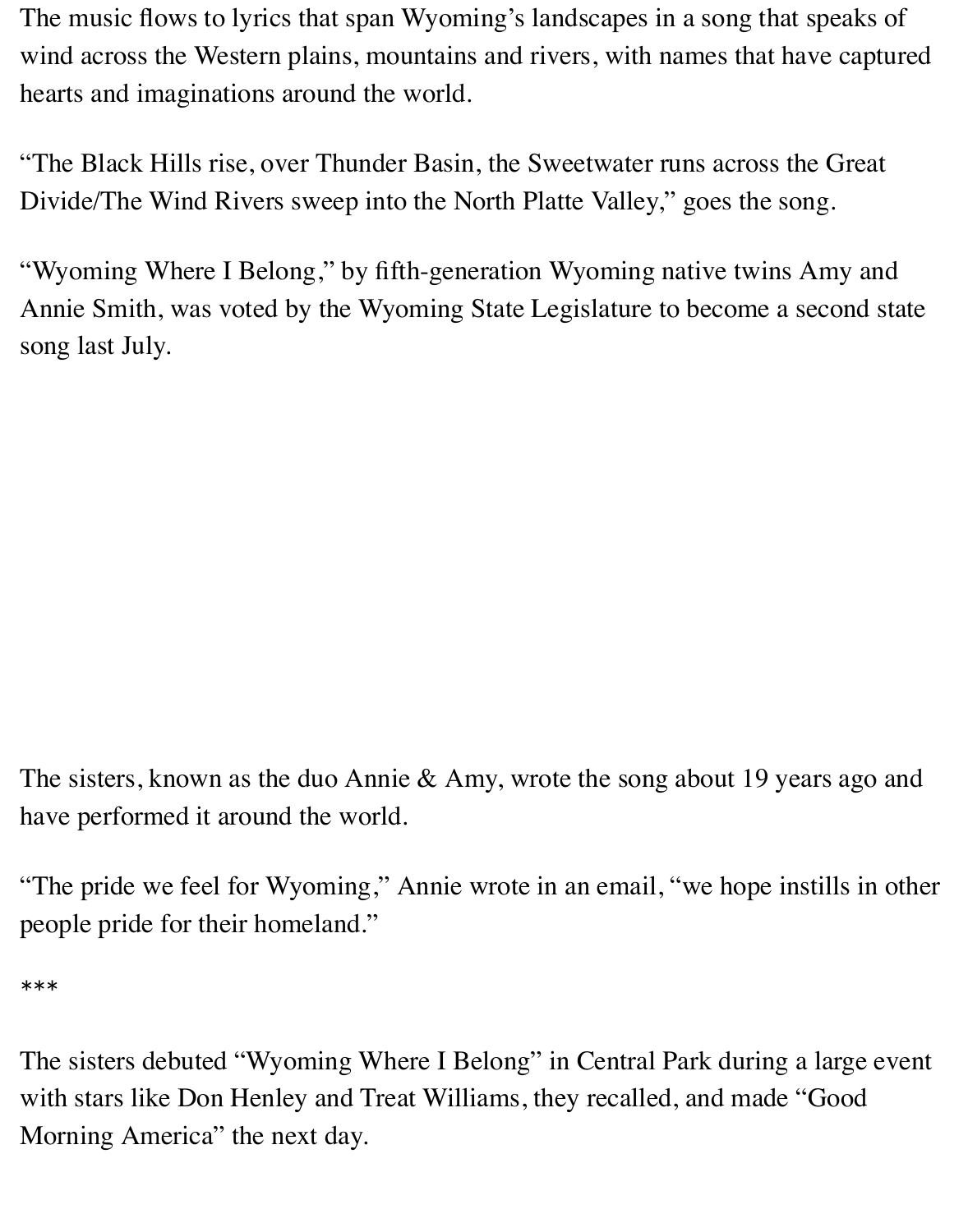American Culture and Heritage, according to the song's website.

"Wherever we went, people just loved this song," Annie said.

They wrote the song at a time of healing, Amy said. They'd returned to Wy a few years after touring, working in the musi[c business and livi](http://www.wyomingwhereibelong.com/)ng in diffe and countries.

"'Wyoming Where I Belong' was in our souls at the time," Amy typed in a message.

The song has caught more attention in Wyoming in the past five years after PBS created a video featuring aerial footage over landscapes across the state. said. It took off on social media and has been performed by the Cheyenne S Orchestra. The twins have performed it for special events around the state, in the Capitol building before its renovation at the invitation of then-Rep. I Berger. The song also has been performed by the Cheyenne All-City Child Chorus, who also helped the duo present it to the Wyoming Legislature.

People around Wyoming requested that "Wyoming Where I Belong" become song, according to a press release.

"We're so thrilled that people thought this could be a state song of Wyoming." were just honored with that," Annie said.

The song doesn't replace the original Wyoming state song, which was adopted in 1955 composed by G.E. Knapp with lyrics by C.E. Winter, according to the website. The twins see their song as a complement to the original about  $W_1$ becoming a new state.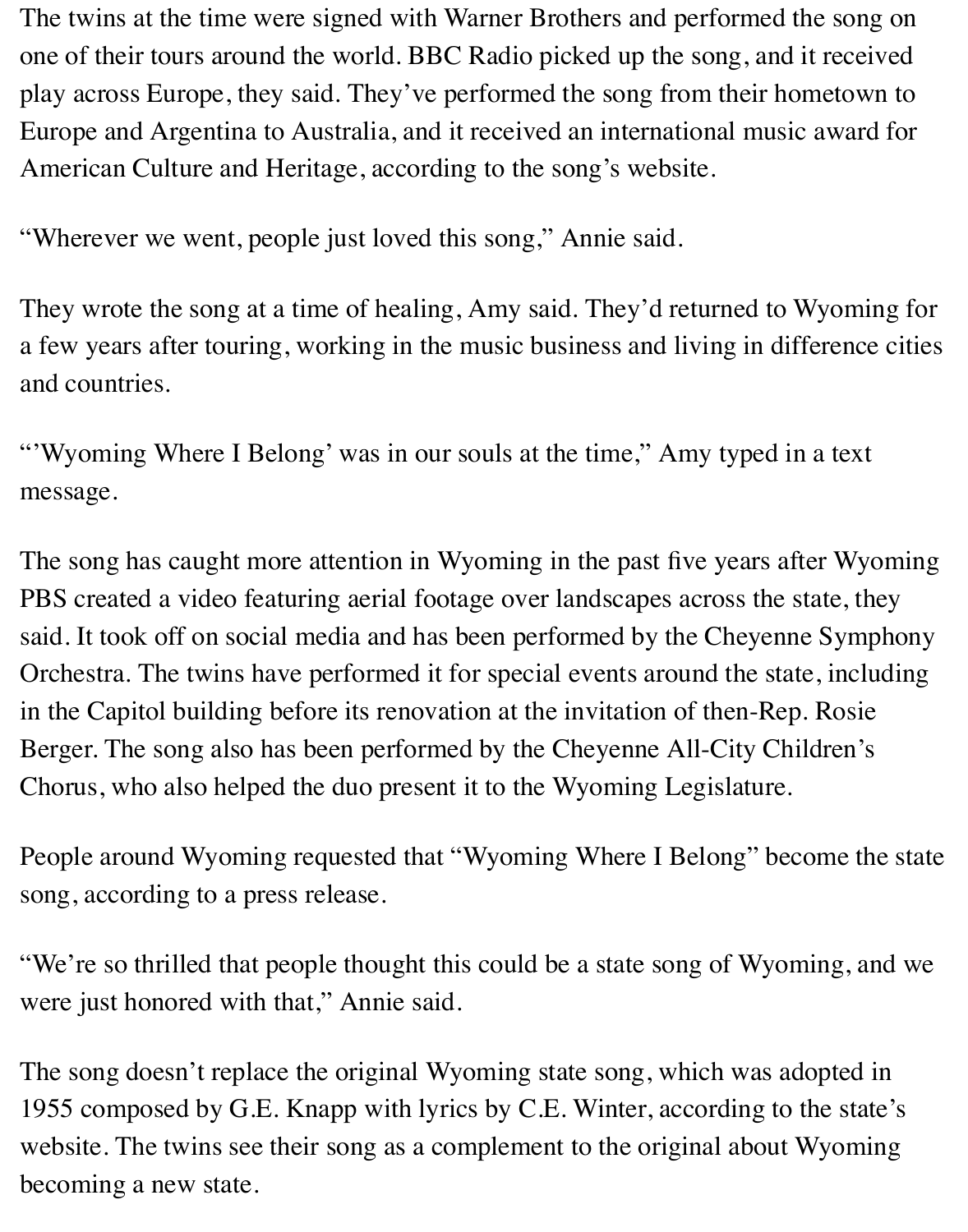voice their love for Wyoming wherever they go, he said. The sisters gave o of the song to the Wyoming Department of Tourism.

"Wyoming Where I Belong" includes lyrics about the Absarokas, the Big I Snowy Range and the North Platte River and other places they know.

Casper product DeMetri Moon celebrates first country music release

The sisters have been surprised how the song speaks of home to those who been to Wyoming, like a radio personality in Romania who once asked the [him the song.](https://trib.com/entertainment/arts-and-theatre/casper-product-demetri-moon-celebrates-first-country-music-release/article_50c33682-6c4d-5a7c-a660-ae6099dd4ac3.html)

"It wasn't about Wyoming for them; it was universal," Amy said.

"It was about the beauty of places," Annie added.

Besides chorale and symphony arrangements, the song is being translated for marching bands, they said.

"It's really out of our hands anymore," according to Amy. "It's just taken c entity, its own journey I'd say."

\*\*\*

٠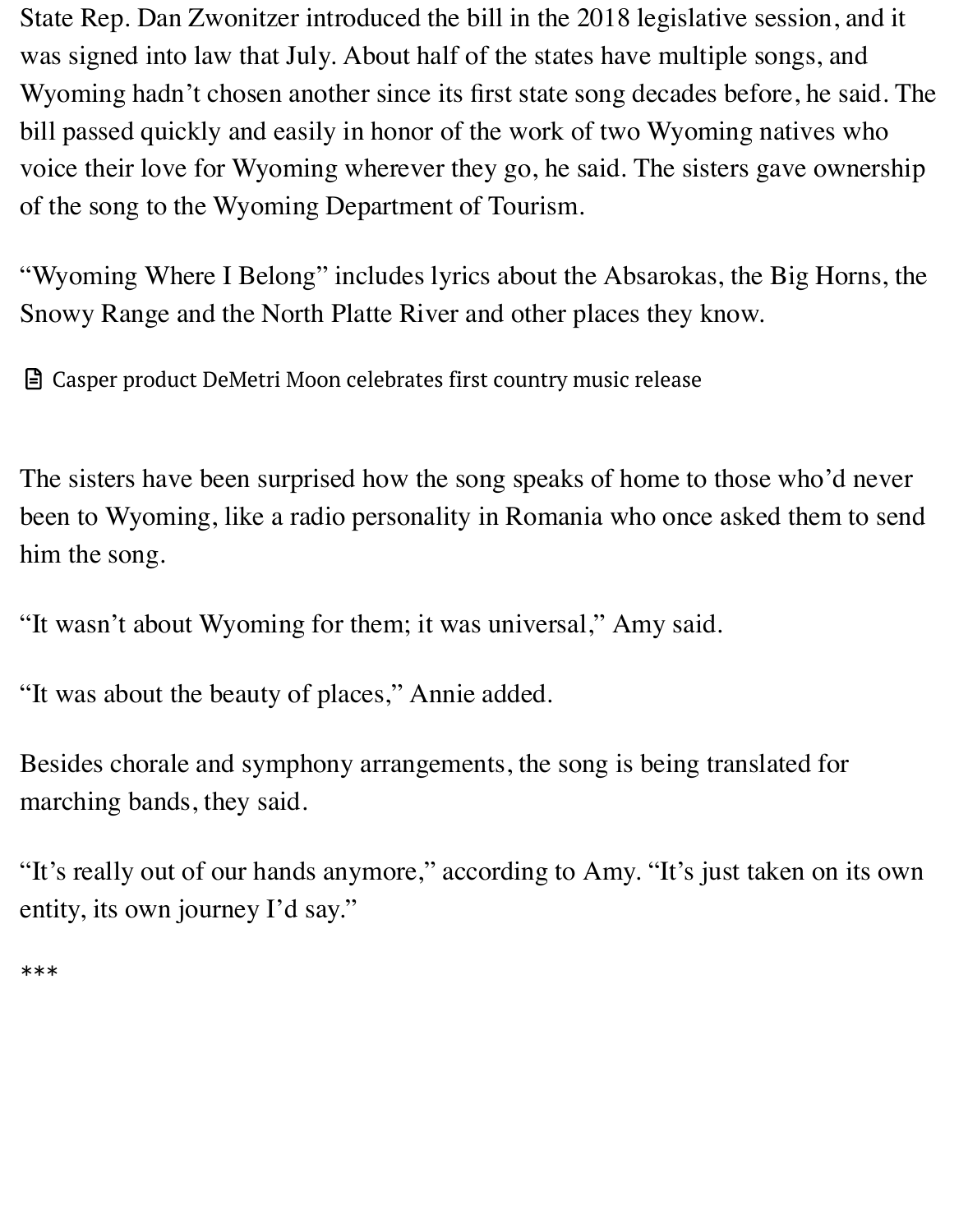

**All-Suite All-Inclusive Luxury** Free 2-Category Suite Upgrade, Up to [\\$1,500 Savings Per Suite an](https://googleads.g.doubleclick.net/aclk?sa=l&ai=CpGDoGbA_XbKGJcTshQb7iKCwCaqz3PFWstfzyOEIFBABIOXF-h0oAmDJpt6M4KTQFKAB_9uKyAPIAQaoAwHIA8MEqgSRAk_Q5rCFHycwhh-0pnIYYRvBlHHCAawzYUeRBsp-qhO3373gmSsiyC0QEOjzPYRhlZuQQCOAYFDtUg2wfCGU22JYl3o3T23DVoPR-rz8diERH1cxZYjsDlj0YRMZAbcWOAcV2fbO_flRg_yVEpt_5RUbW9gWZBiQjiQ-qG9fTzWZKrOwXy3Yi8QKdLMAAmr58wqtg5Fwy09V1mNYx_UjSYzvY9nLhcvbcY5fe6MH9seMf-RWvszwA0mnJKqzryVxb-z6nxO_zXmV80ISv2WEZ35KXetnduaSMDHCgpyG3AaYPzo2wpDn06NRxi5j8YHv005_0iOpB3CuDwVupznAWLnctAz23Y0Z9k3ZARFqOGBZjqAGN4AHhvOcCagHjs4bqAfVyRuoB8HTG6gHhdQbqAeB1BuoB4LUG6gHhtQbqAeE1BuoB5PYG6gH4NMbqAe6BqgH2csbqAfPzBuoB6a-G6gH89EbqAfs1RvYBwHSCAcIgGEQARgOsQmcFyBbWA-Q2IAKAdgTDIgUBA&ae=1&num=1&sig=AOD64_0Qyt3PCzpF6q6JEp_KFoV0J-bAvA&client=ca-pub-9517838953968990&adurl=https://www.grammarly.com/%3Futm_source%3Dgdn%26utm_medium%3Dcpc%26utm_campaign%3Dsimilarpremiumusertst1%26utm_phase%3Dother%26utm_content%3D326356016771%26placement%3Dtrib.com%26network%3Dd%26gclid%3DEAIaIQobChMI8vbK5tDb4wIVRHbBCh17BAiWEAEYASAAEgKKhPD_BwE)d a \$250 [Shipboard Credit.](https://googleads.g.doubleclick.net/aclk?sa=l&ai=CpGDoGbA_XbKGJcTshQb7iKCwCaqz3PFWstfzyOEIFBABIOXF-h0oAmDJpt6M4KTQFKAB_9uKyAPIAQaoAwHIA8MEqgSRAk_Q5rCFHycwhh-0pnIYYRvBlHHCAawzYUeRBsp-qhO3373gmSsiyC0QEOjzPYRhlZuQQCOAYFDtUg2wfCGU22JYl3o3T23DVoPR-rz8diERH1cxZYjsDlj0YRMZAbcWOAcV2fbO_flRg_yVEpt_5RUbW9gWZBiQjiQ-qG9fTzWZKrOwXy3Yi8QKdLMAAmr58wqtg5Fwy09V1mNYx_UjSYzvY9nLhcvbcY5fe6MH9seMf-RWvszwA0mnJKqzryVxb-z6nxO_zXmV80ISv2WEZ35KXetnduaSMDHCgpyG3AaYPzo2wpDn06NRxi5j8YHv005_0iOpB3CuDwVupznAWLnctAz23Y0Z9k3ZARFqOGBZjqAGN4AHhvOcCagHjs4bqAfVyRuoB8HTG6gHhdQbqAeB1BuoB4LUG6gHhtQbqAeE1BuoB5PYG6gH4NMbqAe6BqgH2csbqAfPzBuoB6a-G6gH89EbqAfs1RvYBwHSCAcIgGEQARgOsQmcFyBbWA-Q2IAKAdgTDIgUBA&ae=1&num=1&sig=AOD64_0Qyt3PCzpF6q6JEp_KFoV0J-bAvA&client=ca-pub-9517838953968990&adurl=https://www.grammarly.com/%3Futm_source%3Dgdn%26utm_medium%3Dcpc%26utm_campaign%3Dsimilarpremiumusertst1%26utm_phase%3Dother%26utm_content%3D326356016771%26placement%3Dtrib.com%26network%3Dd%26gclid%3DEAIaIQobChMI8vbK5tDb4wIVRHbBCh17BAiWEAEYASAAEgKKhPD_BwE) Regent Cruises

The sisters helped write [the "Cheyenne Anthem" for the city](https://googleads.g.doubleclick.net/aclk?sa=l&ai=CXopdGbA_XbKGJcTshQb7iKCwCeaWpOpWq6-OsoEJsJAfEAIg5cX6HSgCYMmm3ozgpNAUoAHZpcnkA8gBBqgDAcgDwwSqBJECT9DTv40fJDCGH7SmchhhG8GUccIBrDNhR5EGyn6qE7ffveCZKyLILRAQ6PM9hGGVm5BAI4BgUO1SDbB8IZTbYliXejdPbcNWg9H6vPx2IREfVzFliOwOWPRhExkBtxY4BxXZ9s79-VGD_JUSm3_lFRtb2BZkGJCOJD6ob19PNZkqs7BfLdiLxAp0swACavnzCq2DkXDLT1XWY1jH9SNJjO9j2cuFy9txjl97owf2x4x_5Fa-zPADSa0kqrr6WRdv7PqfE7_NeZXzQhK_ZYRnfkpd62d25pIwMcKCnIbcBpg_OjbCkOfTo1HGLmPxge_TTn_SI6kHcK4PBW7cfvJOudy0DPbdjRn2TdkBEScgdXSOoAY3gAeP2rYbqAeOzhuoB9XJG6gHwdMbqAeF1BuoB4HUG6gHgtQbqAeG1BuoB4TUG6gHk9gbqAfg0xuoB7oGqAfZyxuoB8_MG6gHpr4bqAfz0RuoB-zVG9gHAdIIBwiAYRABGA6xCYujkOhPGrsIgAoB2BMCiBQM&ae=1&num=2&sig=AOD64_3lnd0lEkFWnzIbr_ID_xeiicR67Q&client=ca-pub-9517838953968990&adurl=https://www.regentcruises.com/cruise-lines/regent-seven-seas-cruises-hot-deals.html%3Fd%3Dc%26n%3Dd%26c%3DRegent%2520Remarketing%2520KW%2520Campaign%26a%3D66457611502%26c%3D343032131180%26k%3D%26qsrc%3D1491%26gclid%3DEAIaIQobChMI8vbK5tDb4wIVRHbBCh17BAiWEAEYAiAAEgJmZvD_BwE)'s 150th anniversary in the sisters helped write the "Cheyenne Anthem" for the city's 150th anniversary in the sisters 2017, according to their bio. They [hail from C](https://googleads.g.doubleclick.net/aclk?sa=l&ai=CXopdGbA_XbKGJcTshQb7iKCwCeaWpOpWq6-OsoEJsJAfEAIg5cX6HSgCYMmm3ozgpNAUoAHZpcnkA8gBBqgDAcgDwwSqBJECT9DTv40fJDCGH7SmchhhG8GUccIBrDNhR5EGyn6qE7ffveCZKyLILRAQ6PM9hGGVm5BAI4BgUO1SDbB8IZTbYliXejdPbcNWg9H6vPx2IREfVzFliOwOWPRhExkBtxY4BxXZ9s79-VGD_JUSm3_lFRtb2BZkGJCOJD6ob19PNZkqs7BfLdiLxAp0swACavnzCq2DkXDLT1XWY1jH9SNJjO9j2cuFy9txjl97owf2x4x_5Fa-zPADSa0kqrr6WRdv7PqfE7_NeZXzQhK_ZYRnfkpd62d25pIwMcKCnIbcBpg_OjbCkOfTo1HGLmPxge_TTn_SI6kHcK4PBW7cfvJOudy0DPbdjRn2TdkBEScgdXSOoAY3gAeP2rYbqAeOzhuoB9XJG6gHwdMbqAeF1BuoB4HUG6gHgtQbqAeG1BuoB4TUG6gHk9gbqAfg0xuoB7oGqAfZyxuoB8_MG6gHpr4bqAfz0RuoB-zVG9gHAdIIBwiAYRABGA6xCYujkOhPGrsIgAoB2BMCiBQM&ae=1&num=2&sig=AOD64_3lnd0lEkFWnzIbr_ID_xeiicR67Q&client=ca-pub-9517838953968990&adurl=https://www.regentcruises.com/cruise-lines/regent-seven-seas-cruises-hot-deals.html%3Fd%3Dc%26n%3Dd%26c%3DRegent%2520Remarketing%2520KW%2520Campaign%26a%3D66457611502%26c%3D343032131180%26k%3D%26qsrc%3D1491%26gclid%3DEAIaIQobChMI8vbK5tDb4wIVRHbBCh17BAiWEAEYAiAAEgJmZvD_BwE)heyenne, where both sides of family homesteaded in the Wyoming Territory and have been influential th generations through their work, businesses and efforts in organizations.

The twins competed on "The Gong Show" when they were young teenagers wound up winning with their performance of Leroy Van Dyke's "The Auction high school, they performed on USO Tours worldwide and at the Grand Ol before attending Stanford.

They've performed many concerts with country stars and recalled sharing backstage at the WYO Theater with Garth Brooks and Chris LeDoux.

They have been featured on 60 Minutes and multiple commercials and have four U.S. presidents. When they performed for Ronald Reagan after his presidents. they met actor Jimmy Stewart and a former ambassador to the Vatican who close friend and later visited Wyoming.

"I've never met people like you and I want to see where you came from," l them.

The ambassador's welcome included a meeting with the governor, and they the grand marshal of the parade in Cheyenne, they said.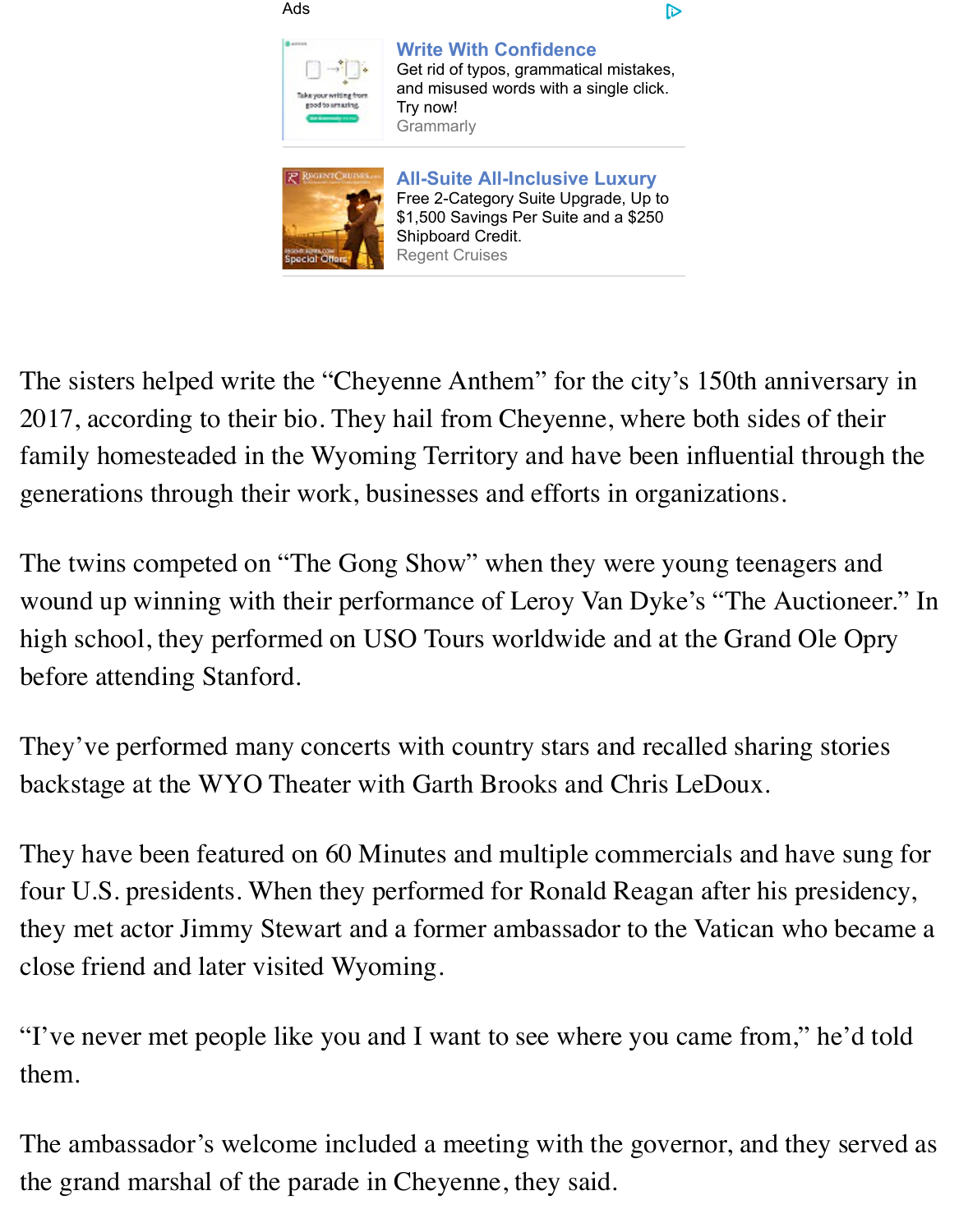Both their parents had a chance to see their song go through the Legislature. the process, their father  $-$  a former lawmaker, World War II veteran and P engine fighter pilot  $-$  earned cheers of his own when he stood and introdu himself to the Legislature.

Life is the little moments that make up the big moments, Amy said. Their mother, who died in February, used to tell them, "At the table sits sorrow and joy."

"But then you can appreciate it more, and that's what Amy and I do," Anni "We appreciate it so much being away from our home state and coming ba difference."

"Big difference," Amy agreed.



Follow reporter Elysia Conner o[n Twitter @e](https://googleads.g.doubleclick.net/aclk?sa=l&ai=C20FqGbA_Xc-gIZjPogbhg4KQAuaWpOpWq6-OsoEJsJAfEAIg5cX6HSgCYMmm3ozgpNAUoAHZpcnkA8gBBqgDAcgDwwSqBJcCT9D8FgLDVzyqH_9w2KTQfjxboj-BY1iu73iAjOqETWkj2AntvfvliGT7xF2STLs4rMIZF1bfxLmUvaZD5ebqaGbtbmwh5r6DZxDHi6yN-Kk-Fy6MgDi-MhZWI_nEOrpqrD2A0rFBZXnWhB2yWsY9Jz-KEqjtddLzsOJoZf8AwVuS_-THWkkLBdEV2r5sFjSgxvo3FPu2TBo8muXJoc534hRLCnC_u-5sig5I8C3hgzn2CFW1krhLgyQcqVo1c_cWZaOZaLIBMKS8KF4IjEVSmcegUjY5f7KVCbN2n5XpUOlsL8Jpt0vuGFUTX0-ba4_Ji9u-Yz-81TcGoHCwFrtySEahMvIPJv6mmBcwCoNtmBP0k1s03npKoAY3gAeP2rYbqAeOzhuoB9XJG6gHwdMbqAeF1BuoB4HUG6gHgtQbqAeG1BuoB4TUG6gHk9gbqAfg0xuoB7oGqAfZyxuoB8_MG6gHpr4bqAfz0RuoB-zVG9gHAdIIBwiAYRABGA6xCYujkOhPGrsIgAoB2BMCiBQM&ae=1&num=2&sig=AOD64_22HJyRPIp2gvZUr550mwvRfatsvQ&client=ca-pub-9517838953968990&adurl=https://www.regentcruises.com/cruise-lines/regent-seven-seas-cruises-hot-deals.html%3Fd%3Dc%26n%3Dd%26c%3DRegent%2520Remarketing%2520KW%2520Campaign%26a%3D66457611502%26c%3D343032131180%26k%3D%26qsrc%3D1491%26gclid%3DEAIaIQobChMIj5HH5tDb4wIVmKfICh3hgQAiEAEYAiAAEgKuifD_BwE)r[conner](https://googleads.g.doubleclick.net/aclk?sa=l&ai=C20FqGbA_Xc-gIZjPogbhg4KQAuaWpOpWq6-OsoEJsJAfEAIg5cX6HSgCYMmm3ozgpNAUoAHZpcnkA8gBBqgDAcgDwwSqBJcCT9D8FgLDVzyqH_9w2KTQfjxboj-BY1iu73iAjOqETWkj2AntvfvliGT7xF2STLs4rMIZF1bfxLmUvaZD5ebqaGbtbmwh5r6DZxDHi6yN-Kk-Fy6MgDi-MhZWI_nEOrpqrD2A0rFBZXnWhB2yWsY9Jz-KEqjtddLzsOJoZf8AwVuS_-THWkkLBdEV2r5sFjSgxvo3FPu2TBo8muXJoc534hRLCnC_u-5sig5I8C3hgzn2CFW1krhLgyQcqVo1c_cWZaOZaLIBMKS8KF4IjEVSmcegUjY5f7KVCbN2n5XpUOlsL8Jpt0vuGFUTX0-ba4_Ji9u-Yz-81TcGoHCwFrtySEahMvIPJv6mmBcwCoNtmBP0k1s03npKoAY3gAeP2rYbqAeOzhuoB9XJG6gHwdMbqAeF1BuoB4HUG6gHgtQbqAeG1BuoB4TUG6gHk9gbqAfg0xuoB7oGqAfZyxuoB8_MG6gHpr4bqAfz0RuoB-zVG9gHAdIIBwiAYRABGA6xCYujkOhPGrsIgAoB2BMCiBQM&ae=1&num=2&sig=AOD64_22HJyRPIp2gvZUr550mwvRfatsvQ&client=ca-pub-9517838953968990&adurl=https://www.regentcruises.com/cruise-lines/regent-seven-seas-cruises-hot-deals.html%3Fd%3Dc%26n%3Dd%26c%3DRegent%2520Remarketing%2520KW%2520Campaign%26a%3D66457611502%26c%3D343032131180%26k%3D%26qsrc%3D1491%26gclid%3DEAIaIQobChMIj5HH5tDb4wIVmKfICh3hgQAiEAEYAiAAEgKuifD_BwE)

'Wyoming Where I Belong'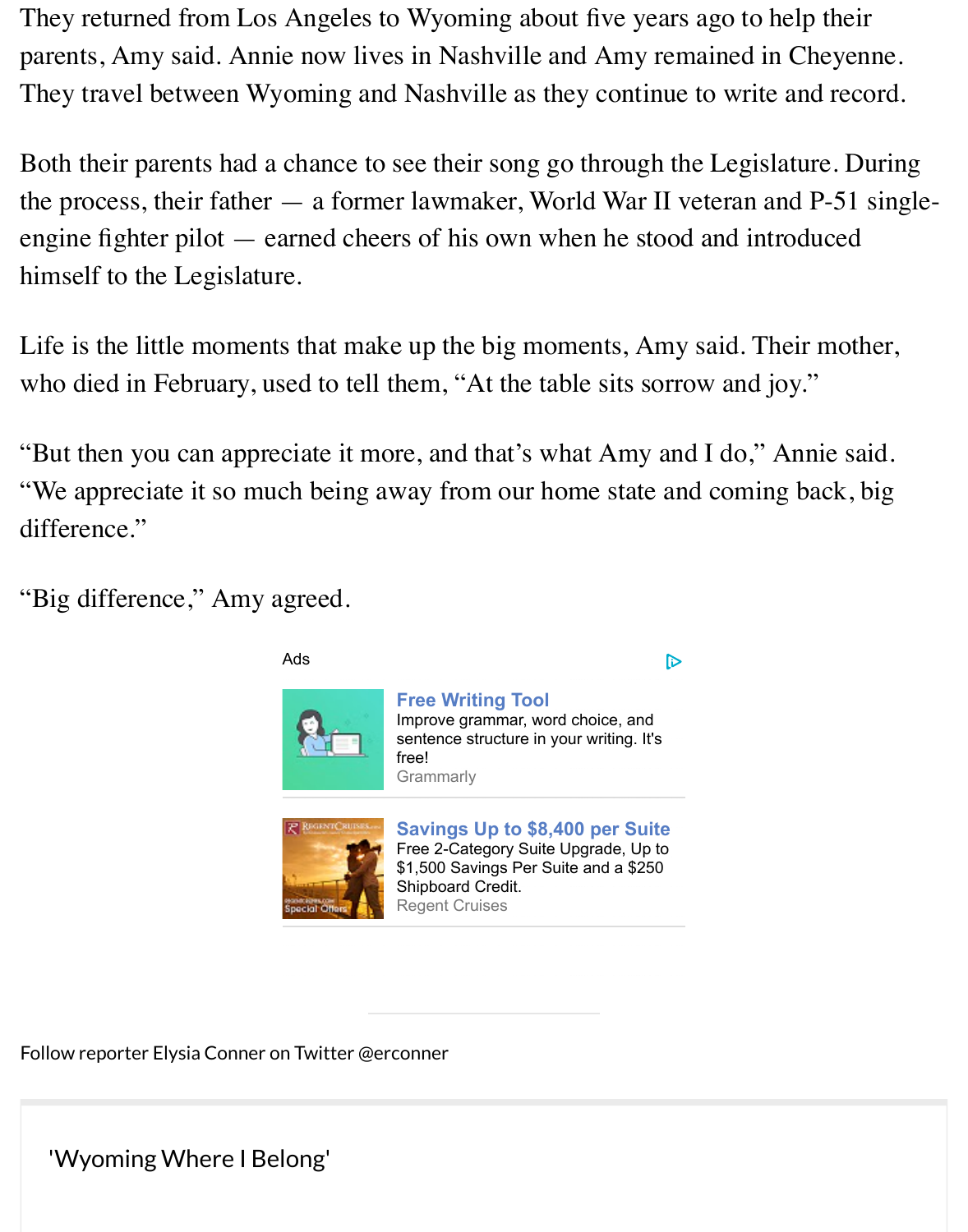## Elysi[a Conner](http://amyannie.com/)

Star-Tribune reporter Ely[sia Conner covers arts, cultu](http://www.wyomingwhereibelong.com/)re and the Casper community.

## FROM THE WEB POWERS AND RESERVE BY A POWER



[This is Why You Don't See Many Hooters](https://www.zergnet.com/i/4331631/57766/0/0/0/1) Restaurants Anymore



Second Former GOP State Sen Shot Dead in Two Days



[Truly Disturbing Things the 'Friends'](https://www.zergnet.com/i/4327813/57766/0/0/0/3) Cast Tried to Keep Buried





Tragic Details That Have Com About the Alaskan Bush Peopl

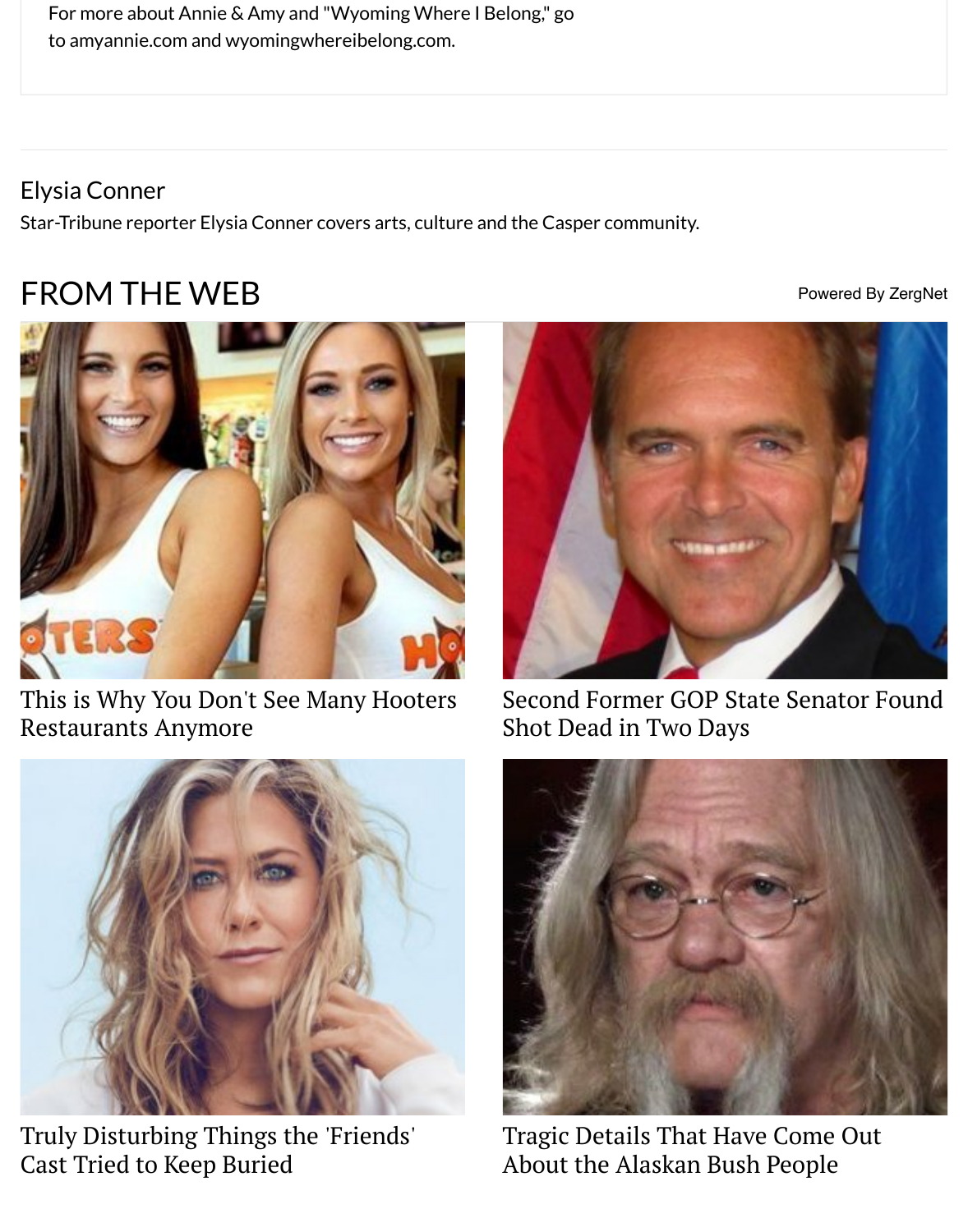

[Netherlands Teen Legally Euthanized for](https://www.zergnet.com/i/4190754/57766/0/0/0/5) the Saddest Reason



We Now Understand Why 'Duo Family Has Just Disappeared

## FROM THE WEB POWER AND RESERVE BY A ROW POWER



[Sad Details About Country Singer's](https://www.zergnet.com/i/3930742/57766/0/0/0/1) Accidental Death Revealed



Huge Scandals That Plagued t Channel